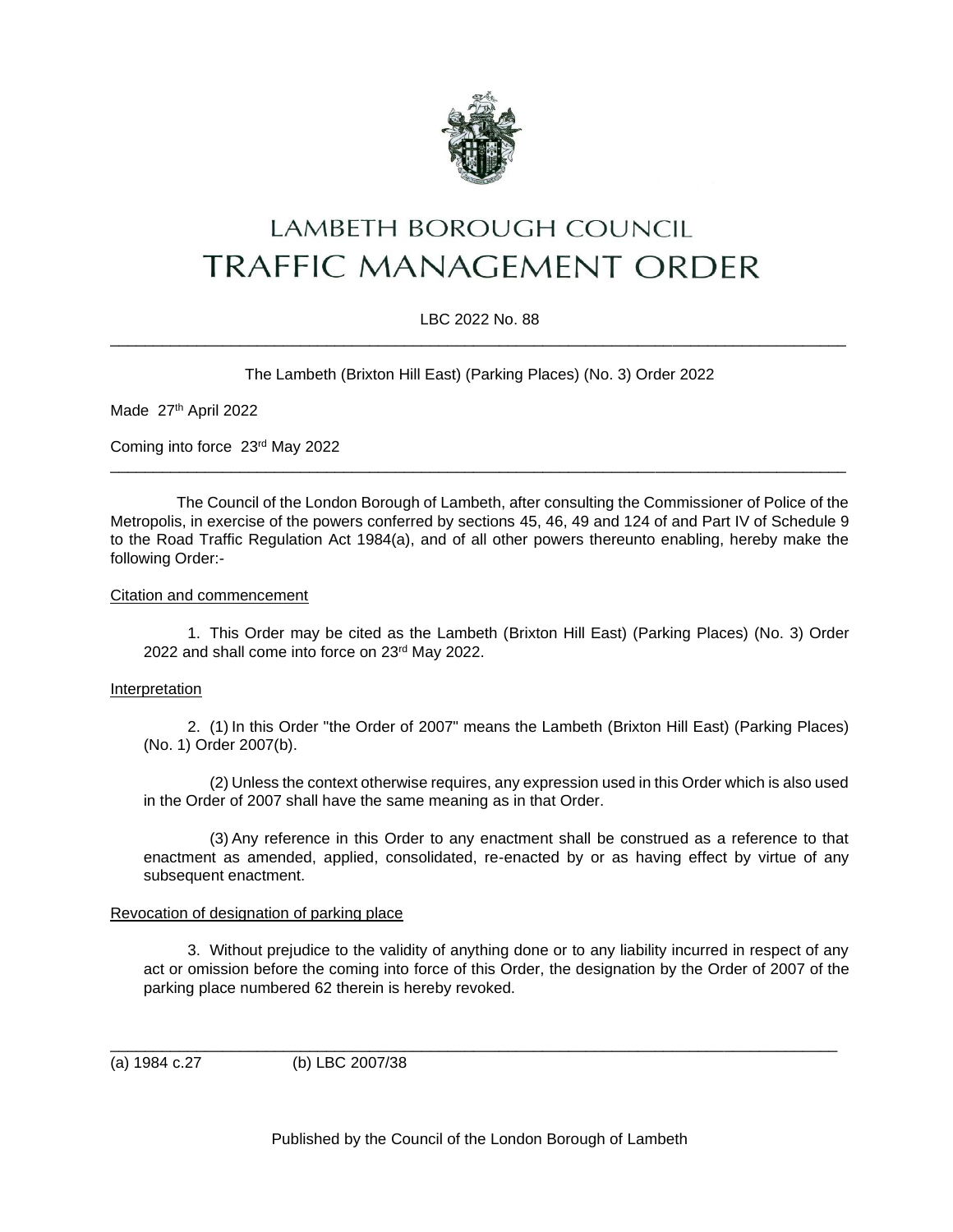4. (1) Each area on a highway comprising the length of carriageway of a street specified in column 2 of the Schedule to this Order and bounded on one side of that length by the edge of the carriageway and on the other sides by a white line marking is designated as a parking place.

(2) The reference in this Article to a white line marking shall be construed as a reference to the white line marking (either broken or continuous) provided for in Schedule 7 to the Traffic Signs Regulations and General Directions 2016(a) or, if applicable, authorised by the Secretary of State by virtue of section 64 of the Road Traffic Regulation Act 1984.

(3) The provisions of the Order of 2007 (other than Articles 3 and 15) shall apply to the areas designated as parking places by this Order as if in those provisions any reference to a parking place included a reference to an area designated as a parking place by this Order and as if any reference to Schedule 4 to the Order of 2007 included a reference to the Schedule to this Order.

## Placing of traffic signs, etc.

- 5. The Council shall:-
	- (a) place and maintain traffic signs indicating the limits of each parking place referred to in the Schedule to this Order;
	- (b) place and maintain in or in the vicinity of each parking place referred to in the Schedule to this Order traffic signs indicating that such parking place may be used during the permitted hours for the leaving only of the vehicles specified in Article 4(2) of the Order of 2007;
	- (c) carry out such other work as is reasonably required for the purposes of the satisfactory operation of each parking place referred to in the Schedule to this Order.

Dated this twenty-seventh day of April 2022.

Ben Stevens Highway Network Manager

(a) S.I. 2016/362

\_\_\_\_\_\_\_\_\_\_\_\_\_\_\_\_\_\_\_\_\_\_\_\_\_\_\_\_\_\_\_\_\_\_\_\_\_\_\_\_\_\_\_\_\_\_\_\_\_\_\_\_\_\_\_\_\_\_\_\_\_\_\_\_\_\_\_\_\_\_\_\_\_\_\_\_\_\_\_\_\_\_\_\_